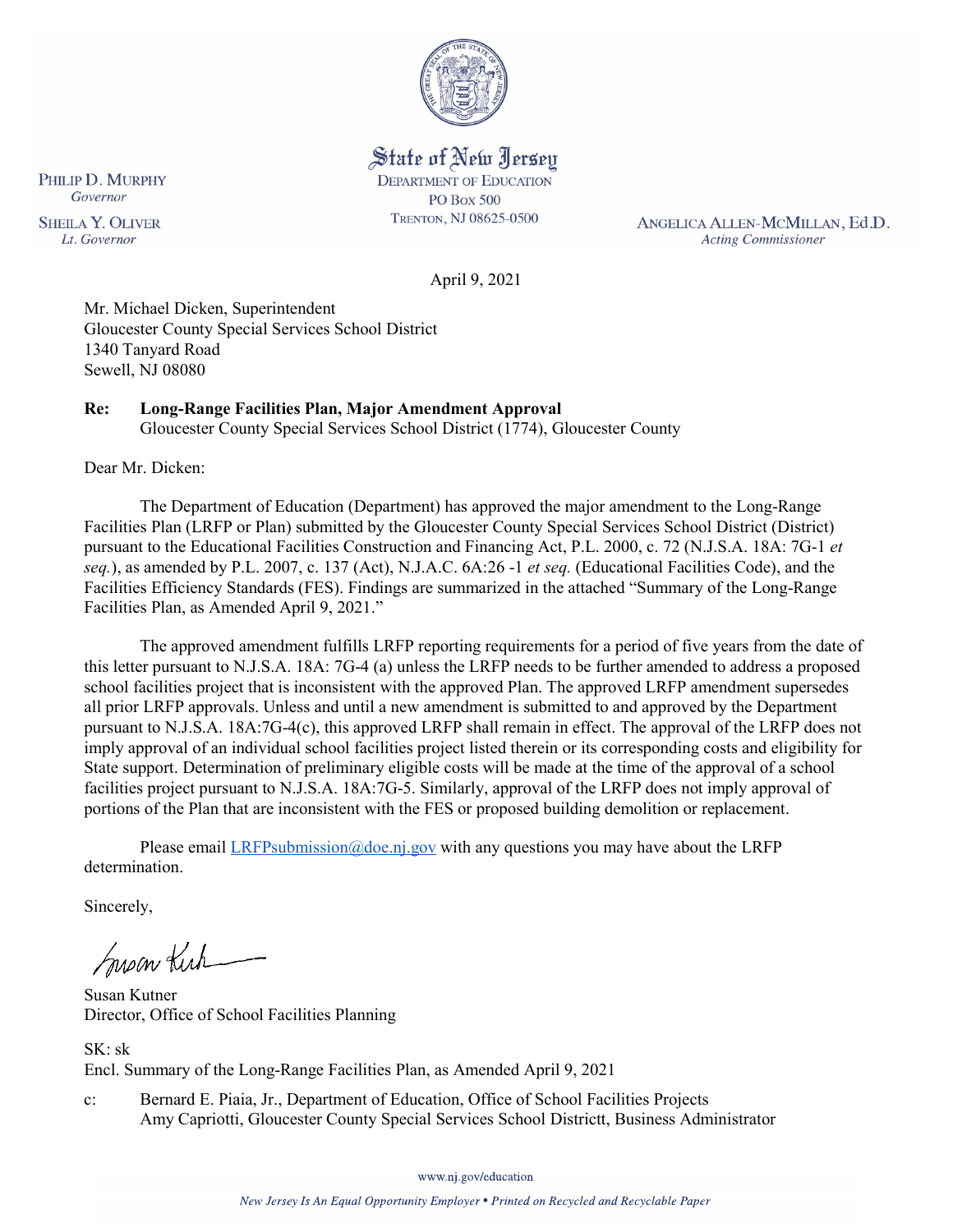# **Gloucester County Special Services School District (1774) Summary of the Long-Range Facilities Plan, as Amended April 9, 2021**

The Department of Education (Department) has completed its review of the major amendment to the Long-Range Facilities Plan (LRFP or Plan) submitted by the Gloucester County Special Services School District (District) pursuant to the Educational Facilities Construction and Financing Act, P.L. 2000, c. 72 (N.J.S.A. 18A: 7G-1 *et seq.*), as amended by P.L. 2007, c. 137 (Act), N.J.A.C. 6A:26-1 et seq. (Educational Facilities Code), and the Facilities Efficiency Standards (FES).

The following provides a summary of the District's approved amended LRFP. The summary is based on the standards set forth in the Act, the Educational Facilities Code, the FES, District-reported information in the Department's LRFP reporting system, and supporting documentation. The referenced reports in *italic* text are standard reports available on the Department's LRFP website.

#### **1. Inventory Overview**

The District is classified as a Regular Operating District (ROD) for funding purposes. It provides services for students in grades PK-12.

The District identified existing and proposed schools, sites, buildings, rooms, and site amenities in its LRFP. Table 1 lists the number of existing and proposed district schools, sites, and buildings. Detailed information can be found in the *School Asset Inventory Report* and the *Site Asset Inventory Report.*

**As directed by the Department, school facilities projects that have received initial approval by the Department and have been approved by the voters, if applicable, are represented as "existing" in the LRFP.** Approved projects that include new construction and/or the reconfiguration/reassignment of existing program space are as follows: n/a.

| Category                                     | <b>Existing</b> | <b>Proposed</b> |
|----------------------------------------------|-----------------|-----------------|
| Number of Schools (assigned DOE school code) |                 |                 |
| Number of School Buildings <sup>1</sup>      |                 |                 |
| Number of Non-School Buildings <sup>2</sup>  |                 |                 |
| Number of Vacant Buildings                   |                 |                 |
| Number of Sites                              |                 |                 |

#### **Table 1: Number of Schools, School Buildings, and Sites**

Based on the existing facilities inventory submitted by the District:

- Schools using leased buildings (short or long-term):  $n/a$
- Schools using temporary classroom units (TCUs), excluding TCUs supporting construction: n/a
- Vacant/unassigned school buildings:  $n/a$

 $\overline{a}$ 

<span id="page-1-1"></span><span id="page-1-0"></span>*<sup>1</sup>* Includes district-owned buildings and long-term leases serving students in district-operated programs

<sup>&</sup>lt;sup>2</sup> Includes occupied district-owned buildings not associated with a school, such as administrative buildings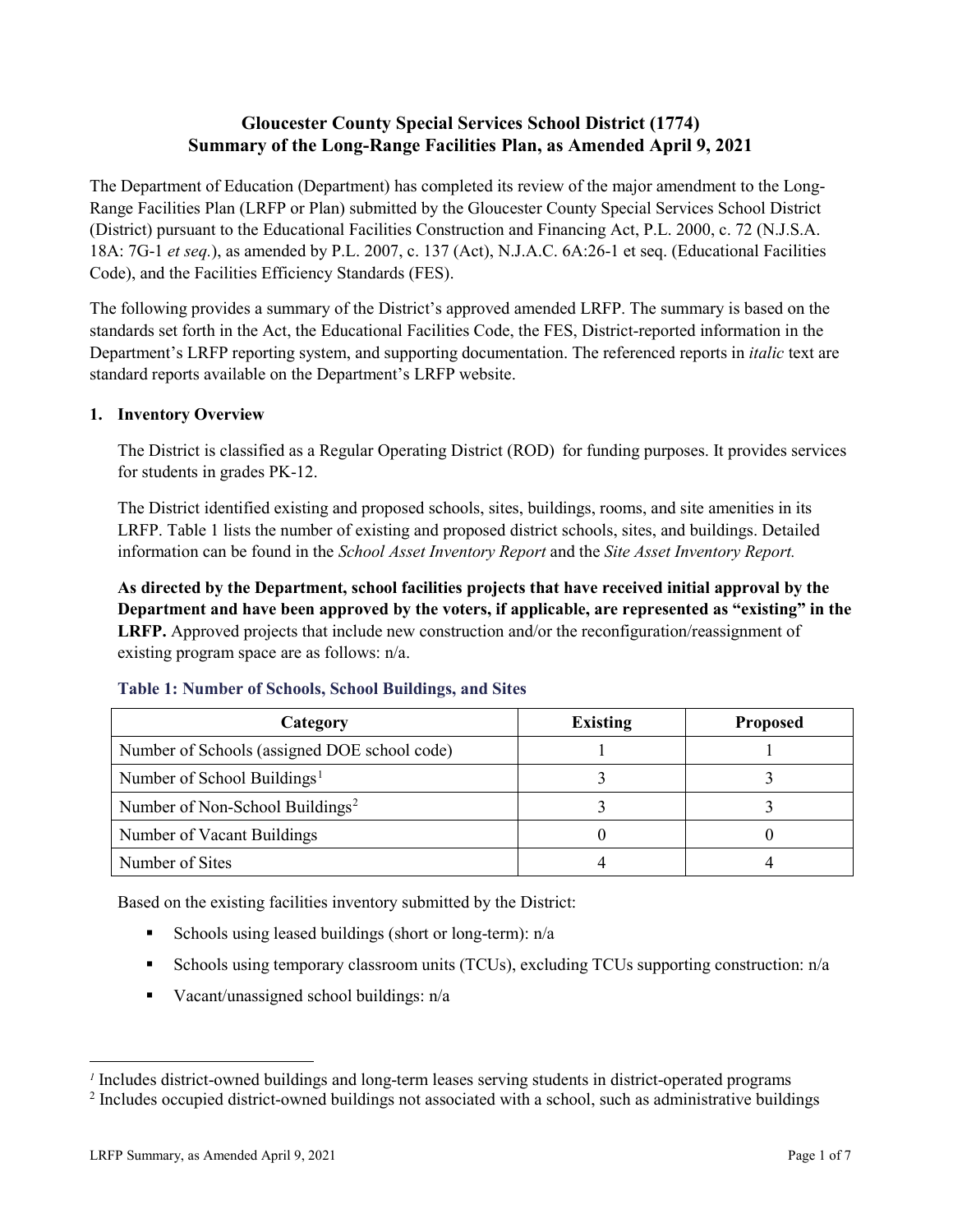Findings:

The Department has determined that the proposed inventory is adequate for approval of the District's LRFP amendment. However, the LRFP determination does not imply approval of an individual school facilities project listed within the LRFP; the District must submit individual project applications for project approval.

# **2. District Enrollments**

The District determined the number of students, or "proposed enrollments," to be accommodated for LRFP planning purposes on a district-wide basis and in each school.

Since the District is a county special services school district, the Department does not require the submission of a standard cohort-survival enrollment projection. Instead, proposed enrollments are based on district proposed programs and capacity.

Table 2 provides a comparison of existing and proposed enrollments.

# **Table 2: Enrollments**

|                 | <b>Existing Enrollments</b><br>2020-21 | <b>District Proposed Enrollments</b><br>2024-25 |
|-----------------|----------------------------------------|-------------------------------------------------|
| <b>Grades</b>   |                                        |                                                 |
| Grades PK to 5  | 160                                    | 160                                             |
| Grades 6 to 8   | 105                                    | 110                                             |
| Grades 9 to 12  | 279                                    | 250                                             |
| Totals PK to 12 | 544                                    | 550                                             |

Findings:

The Department has determined the District's proposed enrollments to be acceptable for approval of the District's LRFP amendment and for planning purposes.

## **3. District Practices Capacity**

Based on information provided in the room inventories, District Practices Capacity was calculated for each school building to determine whether adequate capacity is proposed for the projected enrollments based on district scheduling and class size practices. The capacity totals assume instructional buildings can be fully utilized regardless of school sending areas, transportation, and other operational issues. The calculations only consider district-owned buildings and long-term leases; short term leases and temporary buildings are excluded. **A capacity utilization factor of 90% for classrooms serving grades K-8 and 85% for classrooms serving grades 9-12 is applied in accordance with the FES.** No capacity utilization factor is applied to preschool classrooms.

In certain cases, districts may achieve adequate District Practices Capacity to accommodate enrollments but provide inadequate square feet per student in accordance with the FES, resulting in educational adequacy issues and "Unhoused Students." Unhoused students are considered in the "Functional Capacity" calculations used to determine potential State support for school facilities projects and are analyzed in Section 4.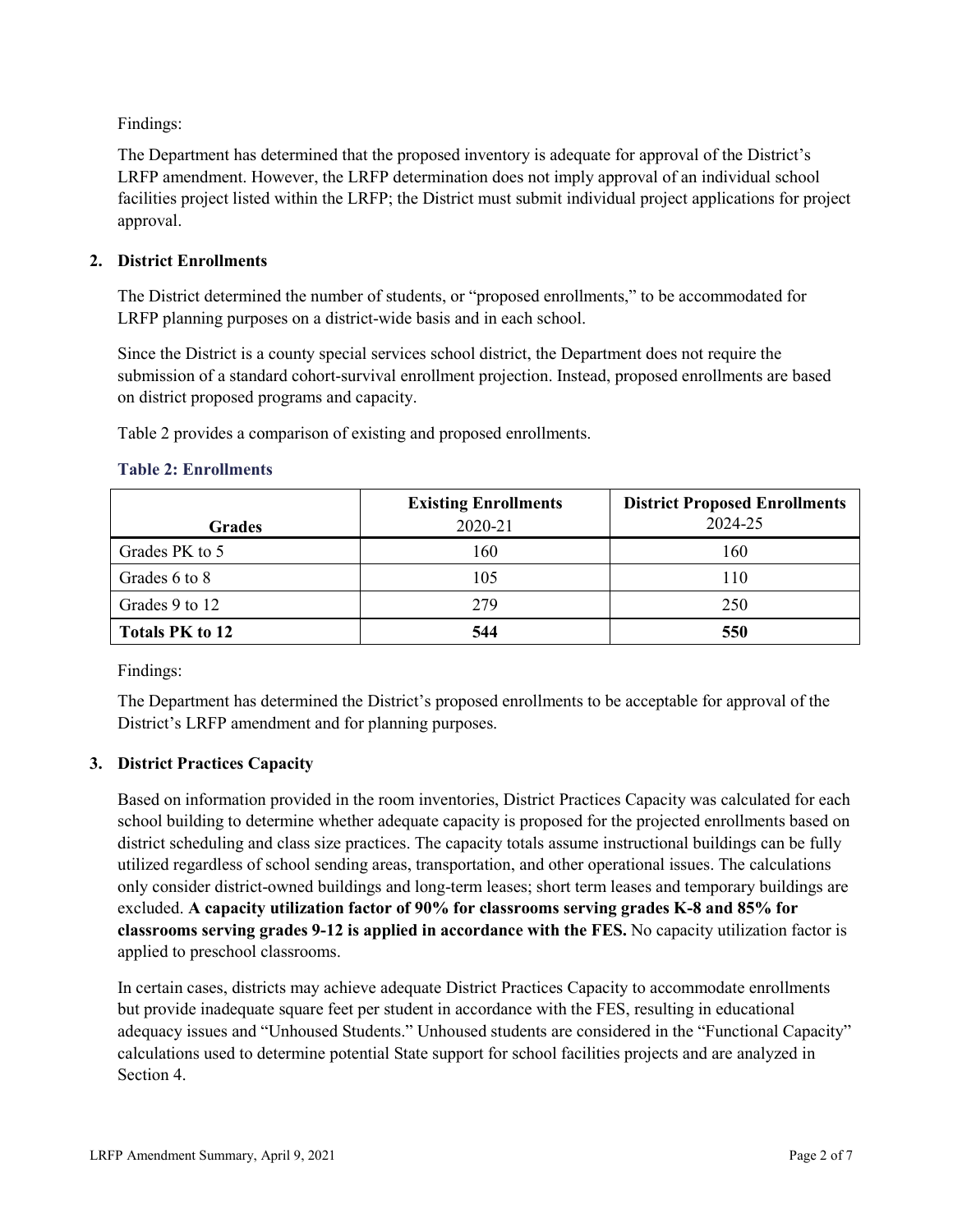Table 3 provides a summary of proposed enrollments and existing and proposed District-wide capacities. Detailed information can be found in the LRFP website reports titled *FES and District Practices Capacity Report, Existing Rooms Inventory Report, and Proposed Rooms Inventory Report.*

| <b>Grades</b>              | <b>Proposed</b><br><b>Enrollments</b> | <b>Existing</b><br><b>District</b><br><b>Practices</b><br>Capacity | <b>Existing</b><br>Deviation* | <b>Proposed</b><br><b>District</b><br><b>Practices</b><br>Capacity | <b>Proposed</b><br>Deviation* |
|----------------------------|---------------------------------------|--------------------------------------------------------------------|-------------------------------|--------------------------------------------------------------------|-------------------------------|
| Elementary ( $PK$ to 5)    | 160                                   | 160.00                                                             | 0.00                          | 160.00                                                             | 0.00                          |
| Middle $(6 \text{ to } 8)$ | 110                                   | 117.33                                                             | 7.33                          | 117.33                                                             | 7.33                          |
| High $(9 \text{ to } 12)$  | 280                                   | 298.67                                                             | 18.67                         | 298.67                                                             | 18.67                         |
| <b>District Totals</b>     | 550                                   | 576.00                                                             | 26.00                         | 576.00                                                             | 26.00                         |

#### **Table 3: District Practices Capacity Analysis**

*\* Positive numbers signify surplus capacity; negative numbers signify inadequate capacity. Negative values for District Practices capacity are acceptable for approval if proposed enrollments do not exceed 100% capacity utilization.*

Considerations:

- Based on the proposed enrollments and existing room inventories, the District is projected to have inadequate capacity for the following grade groups, assuming all school buildings can be fully utilized: n/a
- Adequate justification has been provided by the District if the proposed capacity for a school significantly deviates from the proposed enrollments. Generally, surplus capacity is acceptable for LRFP approval if additional capacity is not proposed through new construction.

## Findings:

The Department has determined that proposed District capacity, in accordance with the proposed enrollments, is adequate for approval of the District's LRFP amendment. The Department will require a current enrollment projection at the time an application for a school facilities project is submitted, incorporating the District's most recent Fall Enrollment Report, in order to verify that the LRFP's planned capacity meets the District's updated enrollments.

## **4. New Construction Funding Eligibility**

*Functional Capacity* was calculated and compared to the proposed enrollments to provide a **preliminary estimate** of Unhoused Students and new construction funding eligibility. **A final determination will be made at the time of project application approval.**

*Functional Capacity* is the adjusted gross square footage of a school building *(total gross square feet minus excluded space)* divided by the minimum area allowance per full-time equivalent student for the grade level contained therein. *Unhoused Students* is the number of students projected to be enrolled in the District that exceeds the Functional Capacity of the District's schools pursuant to N.J.A.C. 6A:26-2.2(c). *Excluded Square Feet* includes (1) square footage exceeding the FES for any pre-kindergarten, kindergarten, general education, or self-contained special education classroom; (2) grossing factor square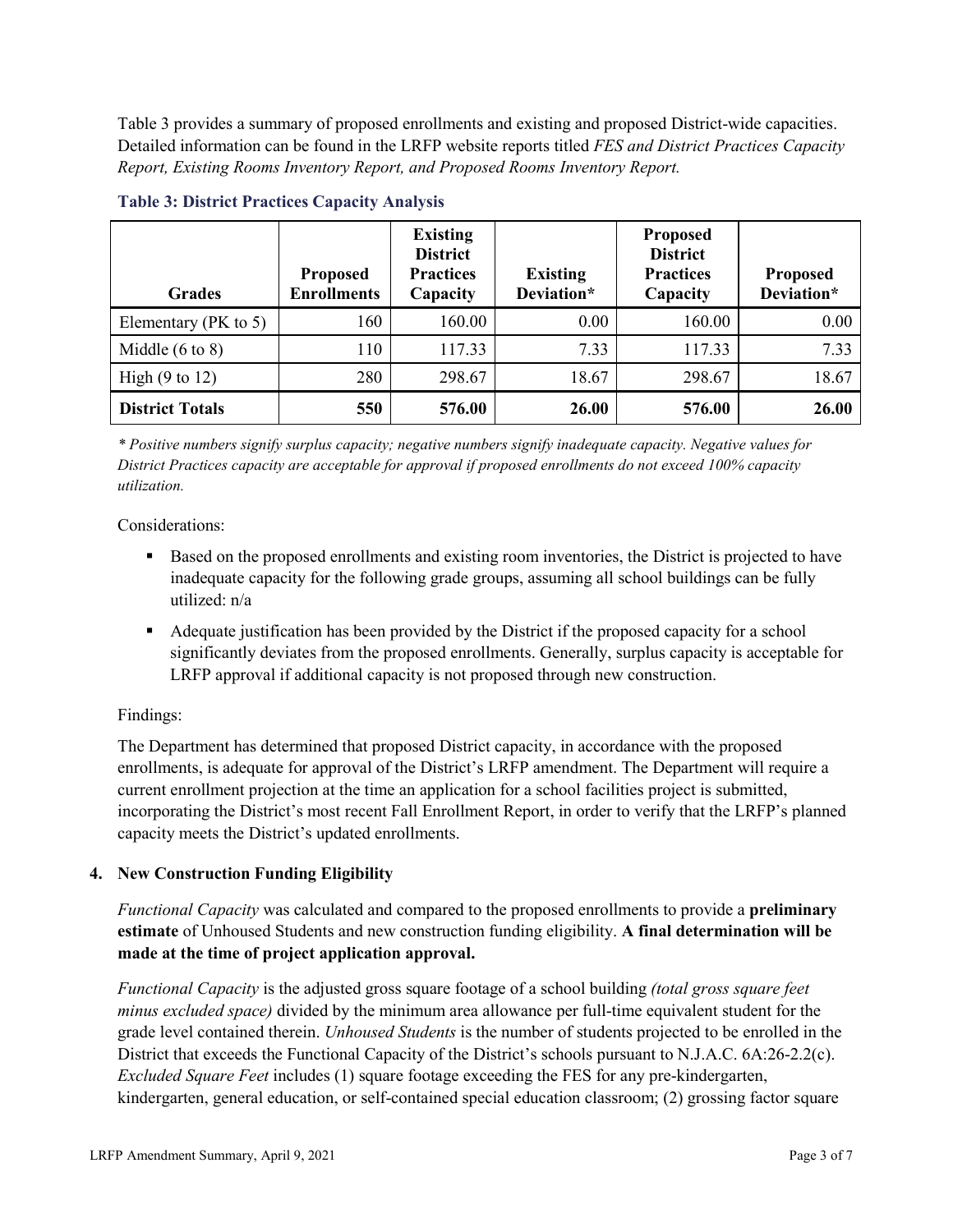footage *(corridors, stairs, mechanical rooms, etc.)* that exceeds the FES allowance, and (3) square feet proposed to be demolished or discontinued from use. Excluded square feet may be revised during the review process for individual school facilities projects.

Table 4 provides a preliminary assessment of the Functional Capacity, Unhoused Students, and Estimated Maximum Approved Area for Unhoused Students for each FES grade group. The calculations exclude temporary facilities and short-term leased buildings. School buildings proposed for whole or partial demolition or reassignment to a non-school use are excluded from the calculations pending project application review. If a building is proposed to be reassigned to a different school, the square footage is applied to the proposed grades after reassignment. Buildings that are not assigned to a school are excluded from the calculations. In addition, only preschool students eligible for state funding (former ECPA students) are included. Detailed information concerning the calculations can be found in the *Functional Capacity and Unhoused Students Report* and the *Excluded Square Footage Report.*

| Category                                     | $PK/K$ to 5 | 6 to 8   | 9 to 12  | <b>Total</b> |
|----------------------------------------------|-------------|----------|----------|--------------|
| Eligible PK /K-12 Proposed Enrollments       | 160         | 110      | 280      |              |
| FES Area Allowance (SF/student)              | 125.00      | 134.00   | 151.00   |              |
| <b>Prior to Completion of Proposed Work:</b> |             |          |          |              |
| <b>Existing Gross Square Feet</b>            | 44,202      | 32,415   | 82,510   | 159,126      |
| <b>Adjusted Gross Square Feet</b>            | 43,142      | 31,637   | 80,531   | 155,310      |
| <b>Adjusted Functional Capacity</b>          | 307.46      | 225.47   | 573.93   |              |
| <b>Unhoused Students</b>                     | 0.00        | 0.00     | 0.00     |              |
| Est. Max. Area for Unhoused Students         | 0.00        | 0.00     | 0.00     |              |
| <b>After Completion of Proposed Work:</b>    |             |          |          |              |
| Gross Square Feet                            | 44,202      | 32,415   | 82,510   | 159,126      |
| New Gross Square Feet                        | $\theta$    | $\theta$ | $\theta$ | $\theta$     |
| <b>Adjusted Gross Square Feet</b>            | 43,142      | 31,637   | 80,531   | 155,310      |
| <b>Functional Capacity</b>                   | 307.46      | 225.47   | 573.93   |              |
| Unhoused Students after Construction         | 0.00        | 0.00     | 0.00     |              |
| Est. Max. Area Remaining                     | 0.00        | 0.00     | 0.00     |              |

| <b>Table 4: Estimated Maximum Approved Area for Unhoused Students</b> |  |  |
|-----------------------------------------------------------------------|--|--|
|-----------------------------------------------------------------------|--|--|

Facilities used for non-instructional or non-educational purposes are ineligible for State support under the Act. However, projects for such facilities shall be reviewed by the Department to determine whether they are consistent with the District's LRFP and whether the facility, if it is to house students (full or part time) conforms to educational adequacy requirements. These projects shall conform to all applicable statutes and regulations.

Estimated costs represented in the LRFP by the District are for capital planning purposes only. The estimates are not intended to represent preliminary eligible costs or final eligible costs of approved school facilities projects.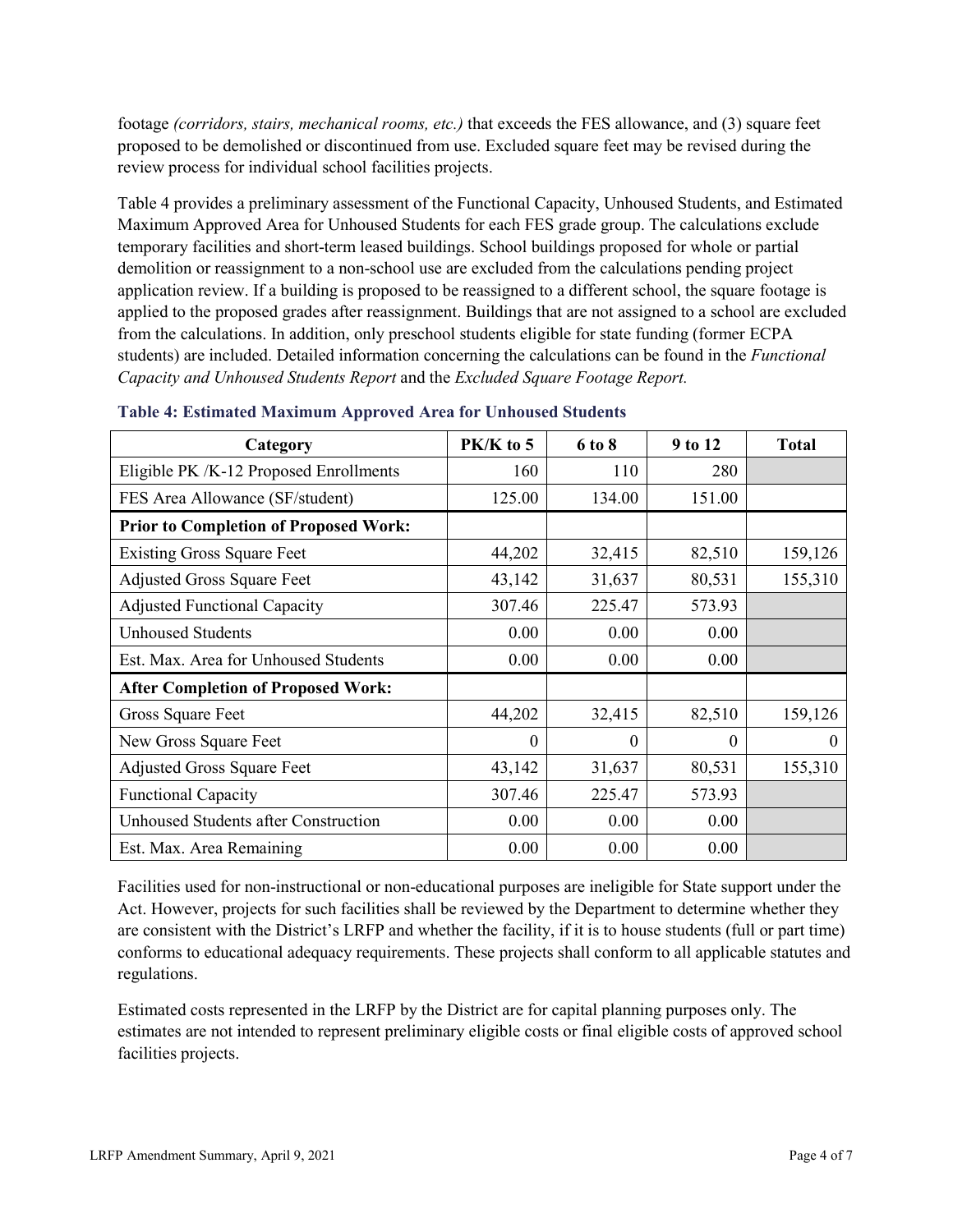Considerations:

- The District does not have approved projects pending completion, as noted in Section 1, that impact the Functional Capacity calculations.
- The Functional Capacity calculations *exclude* square feet proposed for demolition or discontinuation for the following FES grade groups and school buildings pending a feasibility study and project review: n/a.
- **Based on the preliminary assessment, the District has Unhoused Students prior to the completion** of proposed work for the following FES grade groups: n/a.
- New construction is proposed for the following FES grade groups:  $n/a$ .
- **Proposed new construction exceeds the estimated maximum area allowance for Unhoused** Students prior to the completion of the proposed work for the following grade groups: n/a.
- The District, based on the preliminary LRFP assessment, will not have Unhoused Students after completion of the proposed LRFP work. If the District is projected to have Unhoused Students, adequate justification has been provided to confirm educational adequacy in accordance with Section 6 of this determination.

## Findings:

Functional Capacity and Unhoused Students calculated in the LRFP are preliminary estimates. Preliminary Eligible Costs (PEC) and Final Eligible Costs (FEC) will be included in the review process for specific school facilities projects. A feasibility study undertaken by the District is required if building demolition or replacement is proposed per N.J.A.C. 6A:26-2.3(b)(10).

## **5. Proposed Work**

The District assessed program space, capacity, and physical plant deficiencies to determine corrective actions. Capital maintenance, or *"system actions,"* address physical plant deficiencies due to operational, building code, and /or life cycle issues. Inventory changes, or *"inventory actions,*" add, alter, or eliminate sites, site amenities, buildings, and/or rooms.

The Act (N.J.S.A. 18A:7G-7b) provides that all school facilities shall be deemed suitable for rehabilitation unless a pre-construction evaluation undertaken by the District demonstrates to the satisfaction of the Commissioner that the structure might pose a risk to the safety of the occupants even after rehabilitation or that rehabilitation is not cost-effective. Pursuant to N.J.A.C. 6A:26-2.3(b)(10), the Commissioner may identify school facilities for which new construction is proposed in lieu of rehabilitation for which it appears from the information presented that new construction is justified, provided, however, that for such school facilities so identified, the District must submit a feasibility study as part of the application for the specific school facilities project. The cost of each proposed building replacement is compared to the cost of additions or rehabilitation required to eliminate health and safety deficiencies and to achieve the District's programmatic model.

Table 5 lists the scope of work proposed for each school based on the building(s) serving their student population. Proposed inventory changes are described in the LRFP website reports titled *"School Asset Inventory Report and "Proposed Room Inventory Report."* Information concerning proposed systems work, or capital maintenance can be found in the "LRFP Systems Action Summary Report."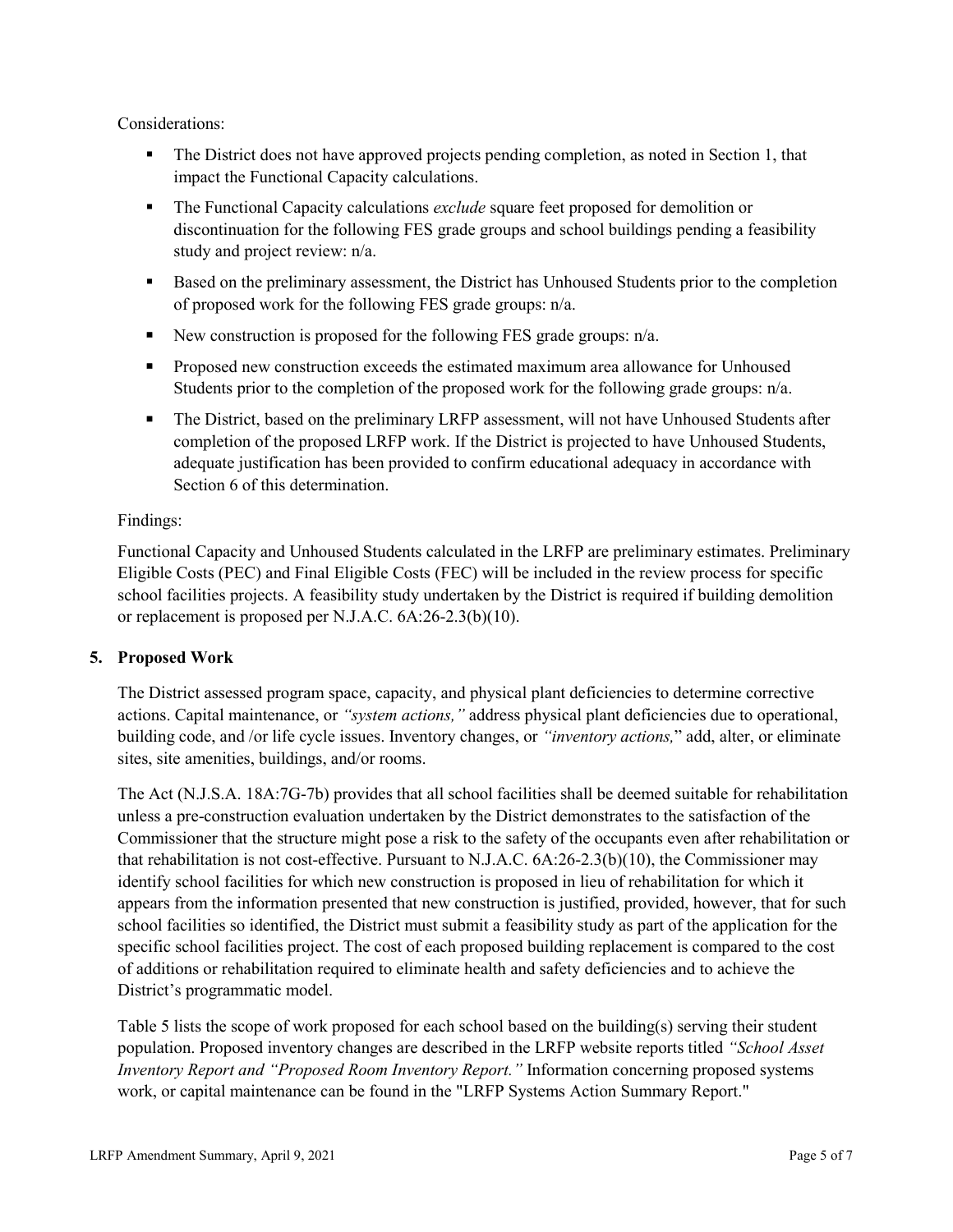With the completion of the proposed work, the following schools are proposed to be eliminated: n/a; the following schools are proposed to be added: n/a.

| <b>Proposed Scope of Work</b>                                                                  | <b>Applicable Schools</b>        |
|------------------------------------------------------------------------------------------------|----------------------------------|
| <b>Renovation only</b> (no new construction)                                                   |                                  |
| System actions only (no inventory actions)                                                     | Bankbridge Regional School (015) |
| Existing inventory actions only (no systems actions)                                           | n/a                              |
| Systems and inventory changes                                                                  | n/a                              |
| <b>New construction</b>                                                                        |                                  |
| Building addition only (no systems actions)                                                    | n/a                              |
| Renovation and building addition (system, existing<br>inventory, and new construction actions) | n/a                              |
| New building on existing site                                                                  | n/a                              |
| New building on new or expanded site                                                           | n/a                              |
| Site and building disposal (in addition to above scopes)                                       |                                  |
| Partial building demolition                                                                    | n/a                              |
| Whole building demolition                                                                      | n/a                              |
| Site and building disposal or discontinuation of use                                           | n/a                              |

#### **Table 5: School Building Scope of Work**

## Findings:

The Department has determined that the proposed work is adequate for approval of the District's LRFP amendment. However, Department approval of proposed work in the LRFP does not imply the District may proceed with a school facilities project. The District must submit individual project applications with cost estimates for Department project approval. Both school facilities project approval and other capital project review require consistency with the District's approved LRFP.

## **6. Proposed Room Inventories and the Facilities Efficiency Standards**

The District's proposed school buildings were evaluated to assess general educational adequacy in terms of compliance with the FES area allowance pursuant to N.J.A.C. 6A:26-2.2 and 2.3.

District schools proposed to provide less square feet per student than the FES after the completion of proposed work as indicated in Table 5 are as follows: n/a

Findings:

The Department has determined that the District's proposed room inventories are adequate for LRFP approval. If school(s) are proposed to provide less square feet per student than the FES area allowance, the District has provided justification indicating that the educational adequacy of the facility will not be adversely affected and has been granted an FES waiver by the Department pending project submission and review. This determination does not include an assessment of eligible square feet for State support, which will be determined at the time an application for a specific school facilities project is submitted to the Department. The Department will also confirm that a proposed school facilities project conforms with the